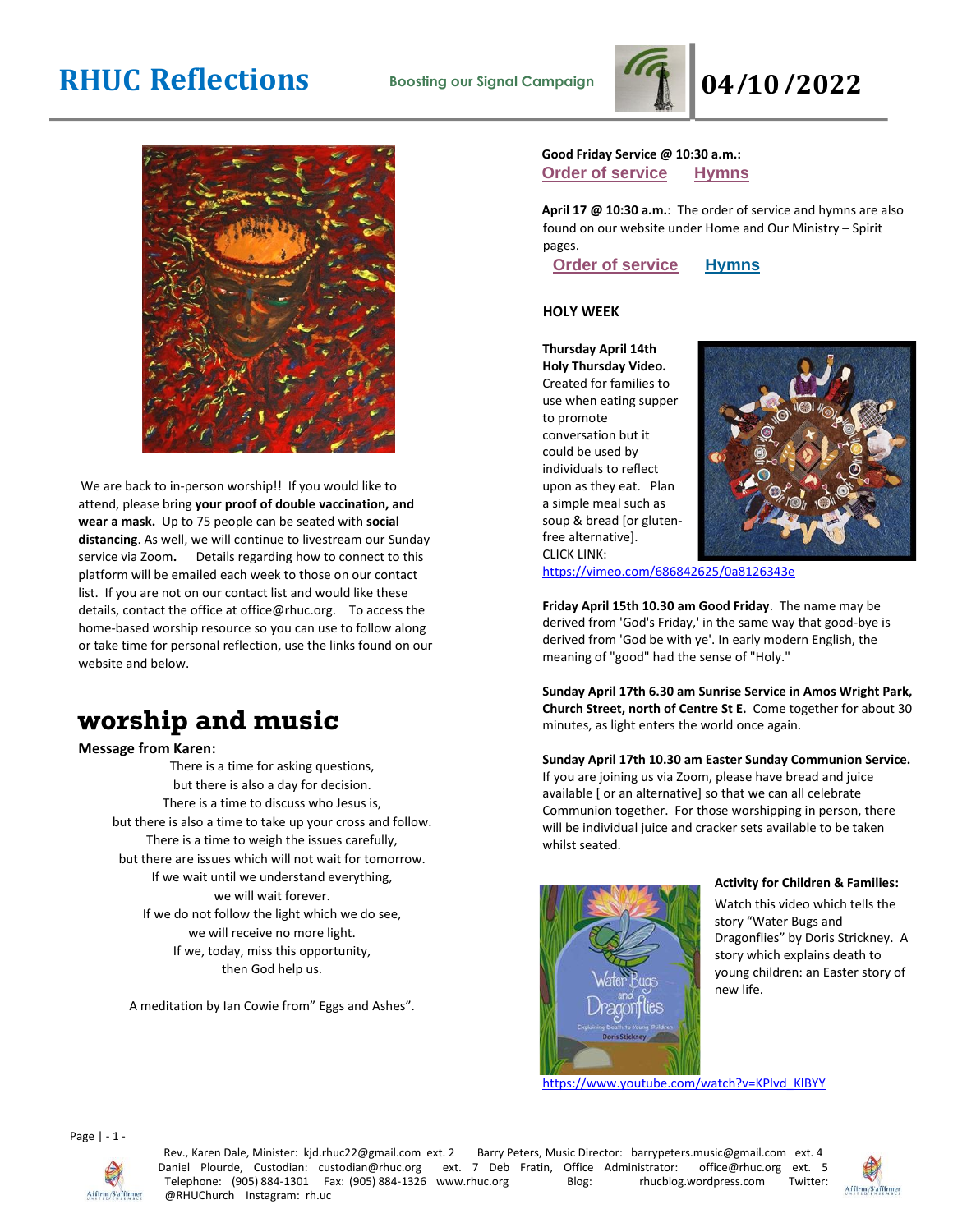# **RHUC Reflections Boosting our Signal Campaign 04/10/2022**





**Sunday offering:** We appreciate those who use Pre-Authorized Remittance (PAR). For those not on

PAR, please consider making sure you get your weekly envelope money in (mailed in or mail slot on Centre. St. door), e-transfer to office@rhuc.org, Canada Helps, [http://www.rhuc.org/donate.html,](http://www.rhuc.org/donate.html) or cheques to the Church, 10201 Yonge St., Richmond Hill, L4C 3B2.

# **programs for all**

**Shalom Seekers:** Please join us on **Monday, April 25th at 10 a.m. on Zoom.** We will be discussing the second part of Chapter 1 of Short Stories by Jesus: The Enigmatic Parables of a Controversial Rabbi by Amy-Jill Levine. Please read pages 45 to 58 for Monday's session. New members are always welcome to try out the group. Please speak to Sandra Loughton, facilitator, for more information. PLEASE NOTE: We will be taking a break on Monday, April 18th due to the Easter holiday.

**H.A.I.R.:** HAIR (Heretics, Agnostics, Infidels and Other Riffraff), meets every Monday from 7:00 – 8:15 pm. We will continue to meet online, via Zoom, until further notice. These discussions are open to anyone interested, and new members are always welcome. For further information, or to get the zoom link for our next meeting, please contact David Leyton-Brown at dlbrown@yorku.ca

CC<sup>'</sup>Cook's Corner'! Trying to eat less meat? Why not try 'Meatless Monday'! Watch this corner for new recipes. Send your favourite recipes to either Deb Fratin at [office@rhuc.org](mailto:office@rhuc.org) or Lyn May at **lynniemay@gmail.com**. Thanks!!

## **Mexican Brown Rice with Tomatoes and Corn ( adapted from Anne Lindsay New Light Cooking)**

1. Sauté 4 cloves of garlic chopped and 1 large onion chopped in 1 tablespoon of oil (3 minutes)

2, Stir in 1 tbsp chili powder, 1 1/2 tsp each ground cumin and dried oregano (1 minute)

3. Stir in 1 cup long grain brown rice until coated.

4. Stir in 1 cup water and 1 tin (19 oz) tomatoes (stewed or diced).Bring to boil and break up tomatoes.

5. Cover and simmer over low heat for 30 minutes. (Add a few drops of hot pepper sauce if you like spice)

6. Stir in 1 cup each corn and peas. Cover and simmer for 10 minutes or until rice and vegetables are tender.

Serve topped with grated cheese and fresh coriander or parsley.

\* For more protein add 1 can red kidney beans + 1/2 cup extra water.

**RHUC Book Club**: The next meeting of the RHUC Book Club will take place on **Wednesday, April 27th at 4 p.m. on Zoom.** We will be discussing the novel AMAZING GRACE by Cape Breton, NS writer Lesley Crewe. Here is a summary of the novel:



 Can you really move forward without putting the past to rest? Grace Willingdon has everything she needs. For fifteen years she's lived in a trailer overlooking Bras d'Or Lakes in postcard-perfect Baddeck, Cape Breton, with Fletcher Parsons, a giant teddy bear who's not even her husband. But Grace's blissful life is rudely interrupted when her estranged son calls from New York City, worried about his teenaged daughter. Before she knows it, Grace finds herself the temporary guardian of her self-absorbed, city-slicker granddaughter, Melissa. Trapped between a past she's been struggling to resolve and a present that keeps her on her toes, Grace decides to finally tell her story. Either the truth will absolve her or cost her everything.

 Crackling with Lesley Crewe's celebrated wit and humour, Amazing Grace is a heartfelt tale of enduring love and forgiveness, and the deep roots of family.

 As an exciting bonus for our April meeting**, the author, Lesley Crewe, will be joining us for our discussion!** For more details about the club, please contact Sandra Loughton, Facilitator. New members are always welcome.

# **church news**

**Thank You for your Kindness!** A sincere thank you to Barry and the RHUC Chancel Choir and other members of the congregation for the donation made to Middle River United Church in Cape Breton, NS in memory of my mother, Anna Nicholson. Your support and generosity are certainly appreciated by my family and the local United Church. Thanks as well to all who sent lovely cards of condolence that were waiting for me when I returned to Richmond Hill. I feel fortunate to be part of such a kind and caring community. *Sandra Loughton, Alec Nicholson, & family*

Page | - 2 -



Rev., Karen Dale, Minister: kjd.rhuc22@gmail.com ext. 2 Barry Peters, Music Director: barrypeters.music@gmail.com ext. 4 Daniel Plourde, Custodian: custodian@rhuc.org ext. 7 Deb Fratin, Office Administrator: office@rhuc.org ext. 5<br>Telephone: (905) 884-1301 Fax: (905) 884-1326 www.rhuc.org Blog: rhucblog.wordpress.com Twitter: Telephone: (905) 884-1301 Fax: (905) 884-1326 www.rhuc.org Blog: rhucblog.wordpress.com @RHUChurch Instagram: rh.uc